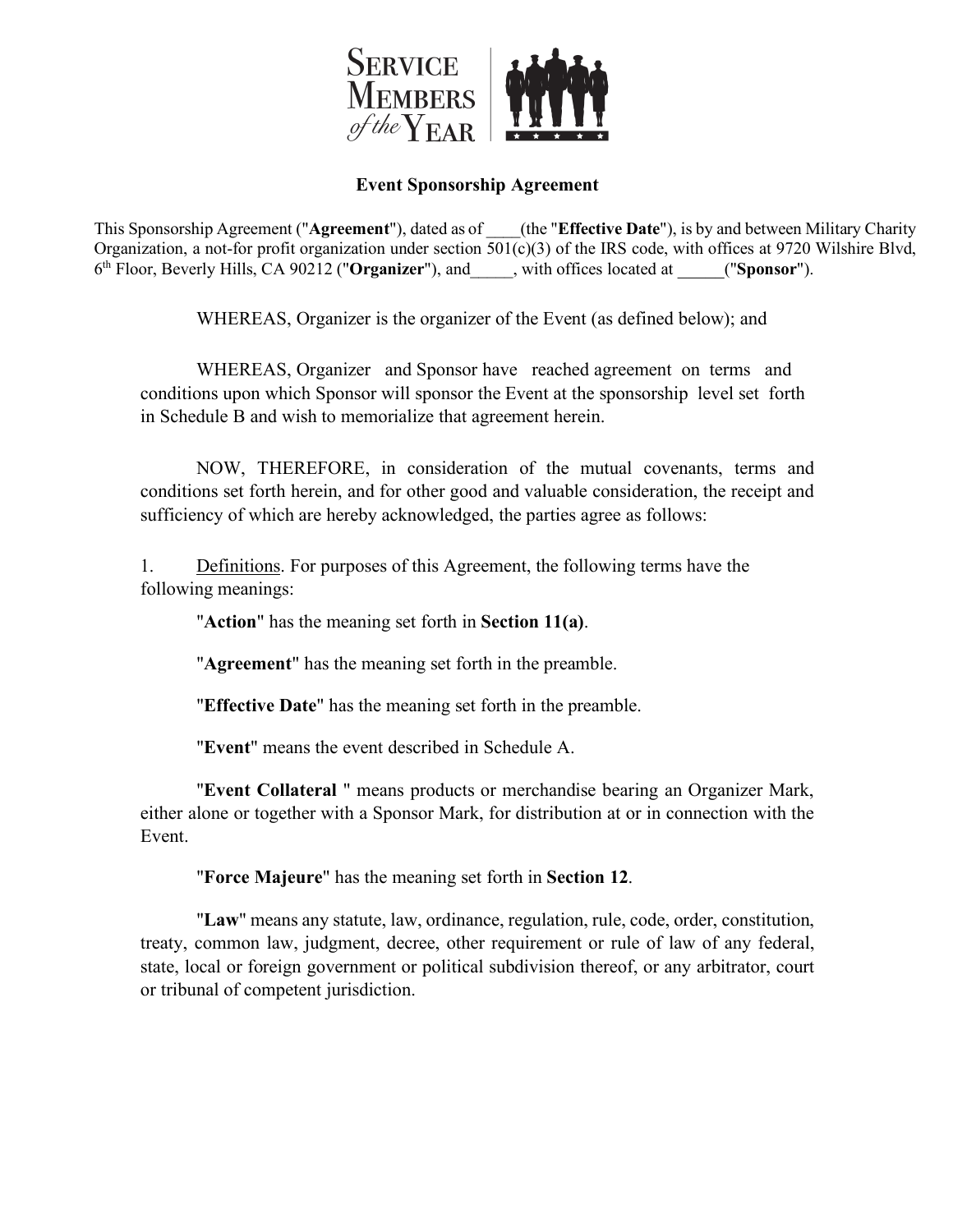"**Losses**" has the meaning set forth in **Section 11(a)**.

"**Mark**" means any trademark, trade name, service mark, design, logo, domain name or other indicator of the source or origin of any product or service.

"**Organizer**" has the meaning set forth in the preamble.

"**Organizer Indemnitee**" has the meaning set forth in **Section 11(b)**.

"**Organizer Marks**" means those Marks identified as "Organizer Marks" in Schedule D.

"**Person**" means an individual, corporation, partnership, joint venture, limited liability entity, governmental authority, unincorporated organization, trust, association or other entity.

"**Representatives**" means, with respect to a party, such party's officers, employees, consultants and legal advisors.

"**Sponsor**" has the meaning set forth in the preamble.

"**Sponsor Indemnitee**" has the meaning set forth in **Section 11(a)**.

"**Sponsor Materials**" means the Sponsor Marks and any other materials presented, distributed or otherwise provided by Sponsor at or in connection with the Event.

"**Sponsor Marks**" means those Marks identified as "Sponsor Marks" in Schedule D.

"**Sponsor Obligations**" means Sponsor's obligations set forth in Schedule C.

"**Sponsorship Benefits**" means the benefits Organizer is required to provide to Sponsor under this Agreement as set forth in Schedule B.

"**Sponsorship Fee**" is the fee payable by Sponsor to Organizer under this Agreement, as set forth in Schedule C.

"**Term**" has the meaning set forth in **Section 8**.

"**Territory**" means the United States.

2. Sponsorship. Organizer hereby engages Sponsor, and Sponsor hereby accepts such engagement, each subject to the terms and conditions set forth in this Agreement, to be the sole Presenting Sponsor (as defined in Schedule B) of the Event.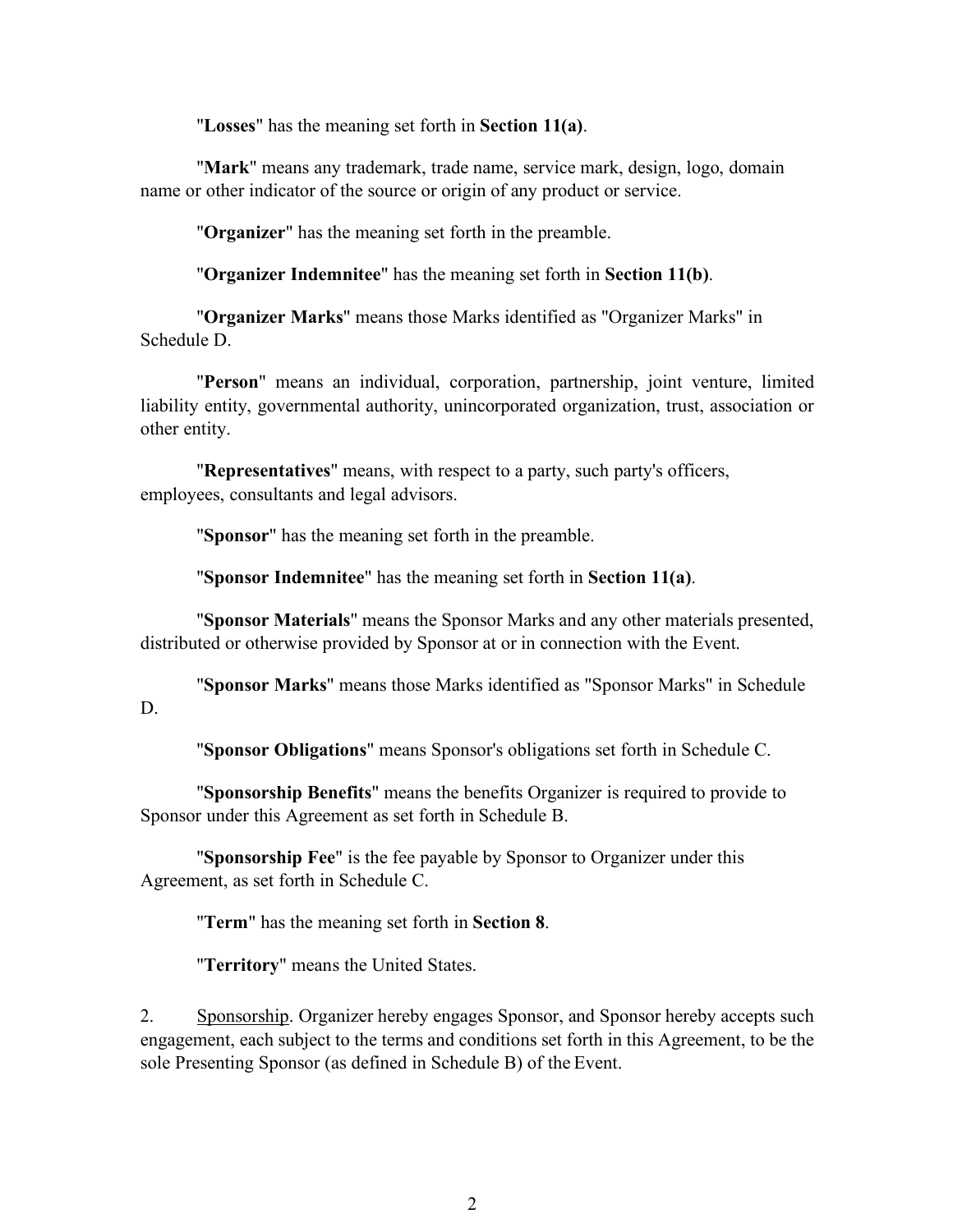3. Sponsorship Benefits. In consideration of Sponsor's payment of the Sponsorship Fee and performance of the Sponsorship Obligations, Organizer shall provide Sponsor with the Sponsorship Benefits set forth in Schedule B.

4. Sponsorship Fee and other Sponsor Obligations. In consideration of and subject to Organizer's provision of the Sponsorship Benefits and other undertakings hereunder, Sponsor shall:

(a) pay Organizer the Sponsorship Fee as and when set forth in Schedule C; and

(b) on a timely basis, perform its other Sponsor Obligations set forth in Schedule C.

5. License Grants.

(a) Sponsor hereby grants Organizer, and Organizer hereby accepts, a nonexclusive, non-transferable, non-sublicensable right and license to use the Sponsor Marks in the Territory solely as necessary to provide the Sponsorship Benefits during the Term.

(b) Organizer hereby grants Sponsor, and Sponsor hereby accepts, a nonexclusive, non-transferable, non-sublicensable right and license to use the Organizer Marks in the Territory during the Term.

(c) Sponsor shall submit examples of all proposed uses of the Marks to Organizer for prior written approval.

(d) Each party shall use the other party's Marks solely in accordance with the other party's trademark usage guidelines and quality control standards as the same may be updated from time to time. If either party is notified in writing by the other party that any use does not so comply, such party shall immediately remedy the use to the satisfaction of the other party or terminate such use. Neither party shall use, register or attempt to register in any jurisdiction any Mark that is confusingly similar to or incorporates any of the other party's Marks. All uses of a party's Marks, and all goodwill associated therewith, shall inure solely to the benefit of such party, and each party shall retain all right, title and interest in and to its Marks.

6. Event Obligations. Organizer shall, at its sole cost and expense:

(a) create, program, advertise, market, promote, produce and manage the Event as described in Schedule A;

(b) notify Sponsor of any planned or anticipated material changes to the Event, including cancellation; and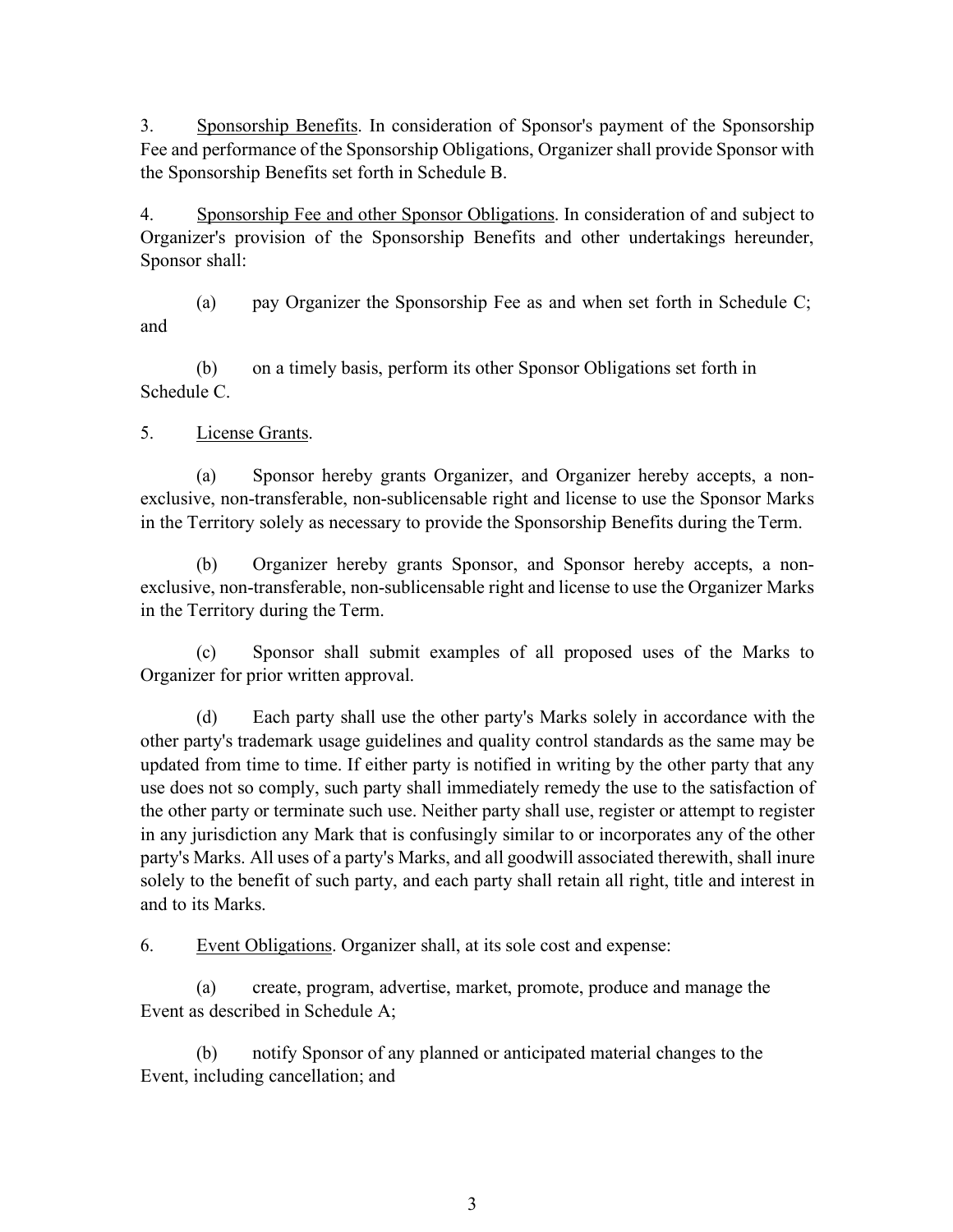(c) on a timely basis secure, and throughout the Event fully comply with, all licenses, permits and approvals required by applicable Law in connection with the Event; and

7. Insurance. Throughout the Term, Organizer shall maintain, at its sole cost and expense insurance coverage.

8. Term. The term of this Agreement commences as of the Effective Date and, unless terminated earlier pursuant to any express provisions of the Agreement, will continue in effect until 12/31/2018 (the "**Term**").

9. Termination.

(a) Sponsor may terminate this Agreement without cause at any time upon at least 60 days' prior written notice to Organizer.

(b) Organizer may terminate this Agreement without cause at any time.

(c) Either party may terminate this Agreement, immediately upon written notice to the other party if:

(i) the other party materially breaches this Agreement, and such breach: (A) is incapable of cure; or (B) being capable of cure, remains uncured 10 days after the non-breaching party provides the breaching party with written notice thereof; or

(ii) the other party:  $(A)$  becomes insolvent or is generally unable to pay, or fails to pay, its debts as they become due; (B) files or has filed against it a petition for voluntary or involuntary bankruptcy or otherwise becomes subject, voluntarily or involuntarily, to any proceeding under any domestic or foreign bankruptcy or insolvency law; (C) makes or seeks to make a general assignment for the benefit of its creditors; or (D) applies for or has appointed a receiver, trustee, custodian or similar agent appointed by order of any court of competent jurisdiction to take charge of or sell any material portion of its property or business.

(d) On expiration or earlier termination of this Agreement:

(i) all licenses granted hereunder will also terminate and each party shall immediately cease using the other party's Marks;

(ii) Organizer will be relieved of their respective further obligations under **Section 3**; and

(iii) if Sponsor terminates this Agreement early pursuant to **Section 9(a)**  there will be no refund of the Sponsorship Fee. If Organizer cancels the Event or this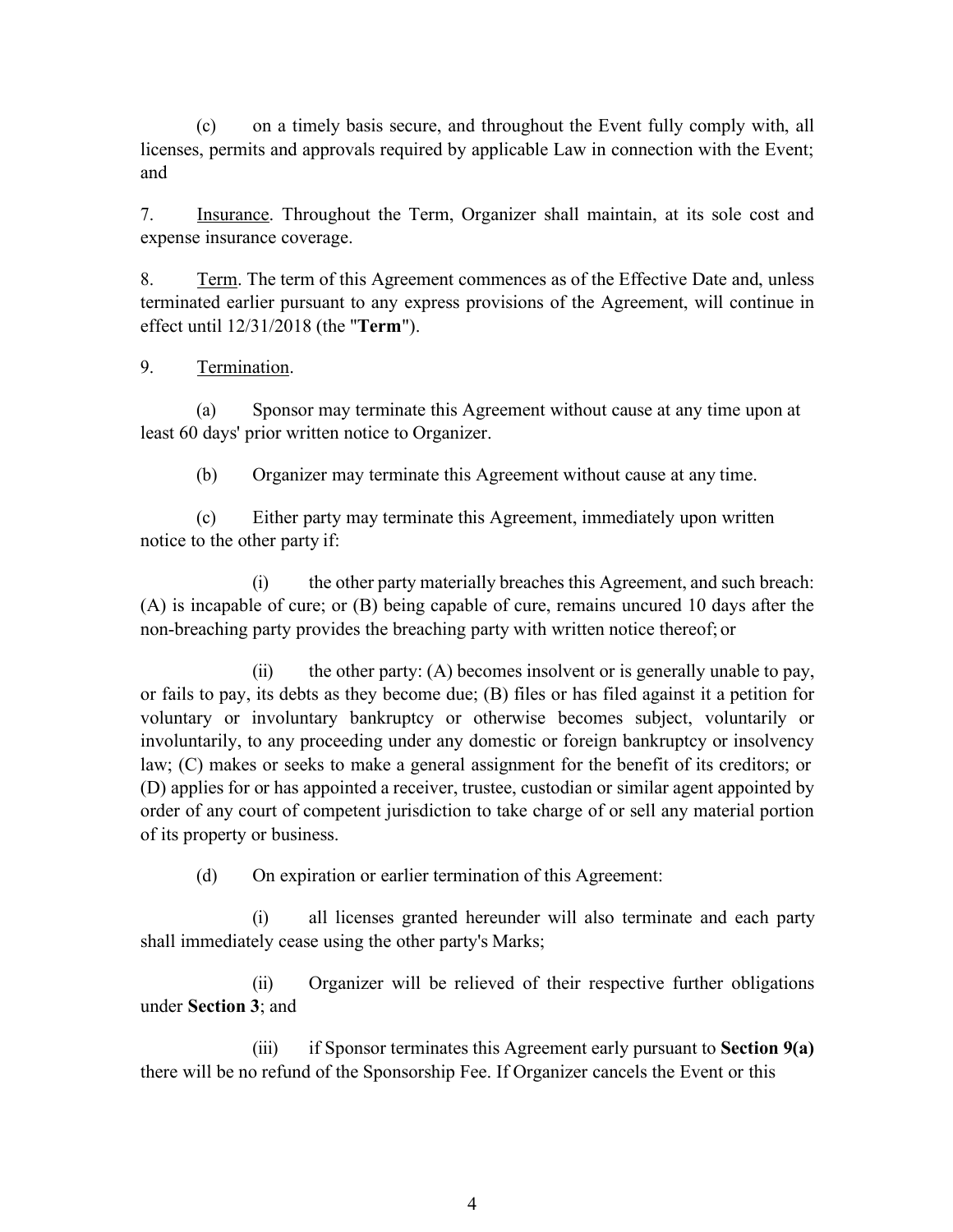Agreement early pursuant to **Section 9(b)** for any reason (except Force Majeure), a prorated refund of the Sponsorship Fee will be paid as of the date of cancellation.

(e) The provisions set forth in the following Sections, and any other right or obligation of the parties in this Agreement that, by its nature, should survive termination or expiration of this Agreement, will survive any expiration or termination of this Agreement: **Section 9(d)**, this **Section 9(e)**, **Section 10**, **Section 11**, and **Section 13**.

## 10. Representations and Warranties.

(a) Each party represents and warrants to the other party that: (i) it is duly organized, validly existing and in good standing as a corporation or other entity as represented herein under the laws and regulations of its jurisdiction of incorporation, organization or chartering; (ii) it has the full right, power and authority to enter into this Agreement, to grant the rights and licenses granted hereunder and to perform its obligations hereunder; (iii) the execution of this Agreement by its representative whose signature is set forth at the end hereof has been duly authorized by all necessary corporate action of the party; and (iv) when executed and delivered by both parties, this Agreement will constitute the legal, valid and binding obligation of such party, enforceable against such party in accordance with its terms.

(b) Organizer further represents and warrants that the Organizer Marks and Sponsor's use thereof in accordance with this Agreement will not infringe, misappropriate or otherwise violate any rights of any third party.

(c) Sponsor further represents and warrants that the Sponsor Marks and Organizer's use thereof without alteration and otherwise strictly in accordance with this Agreement will not infringe, misappropriate or otherwise violate any rights of any third party.

# 11. Indemnification.

(a) Organizer shall indemnify, defend and hold harmless Sponsor and officers, directors, employees, agents, successors and assigns (each, a "**Sponsor Indemnitee**") from and against any and all losses, damages, liabilities, deficiencies, claims, actions, judgments, settlements, interest, awards, penalties, fines, costs, or expenses of whatever kind (collectively, "**Losses**"), resulting from any claim, suit, action or proceeding (each, an "**Action**") arising out of or related to Organizer's breach of any representation, warranty, covenant or obligation of Organizer under this Agreement.

(b) Sponsor shall indemnify, defend and hold harmless Organizer and officers, directors, employees, agents, successors and assigns (each, an "**Organizer Indemnitee**") from and against all any and all Losses resulting from any Action arising out of or related to: (i) the Sponsor Materials, solely as used, presented, displayed and distributed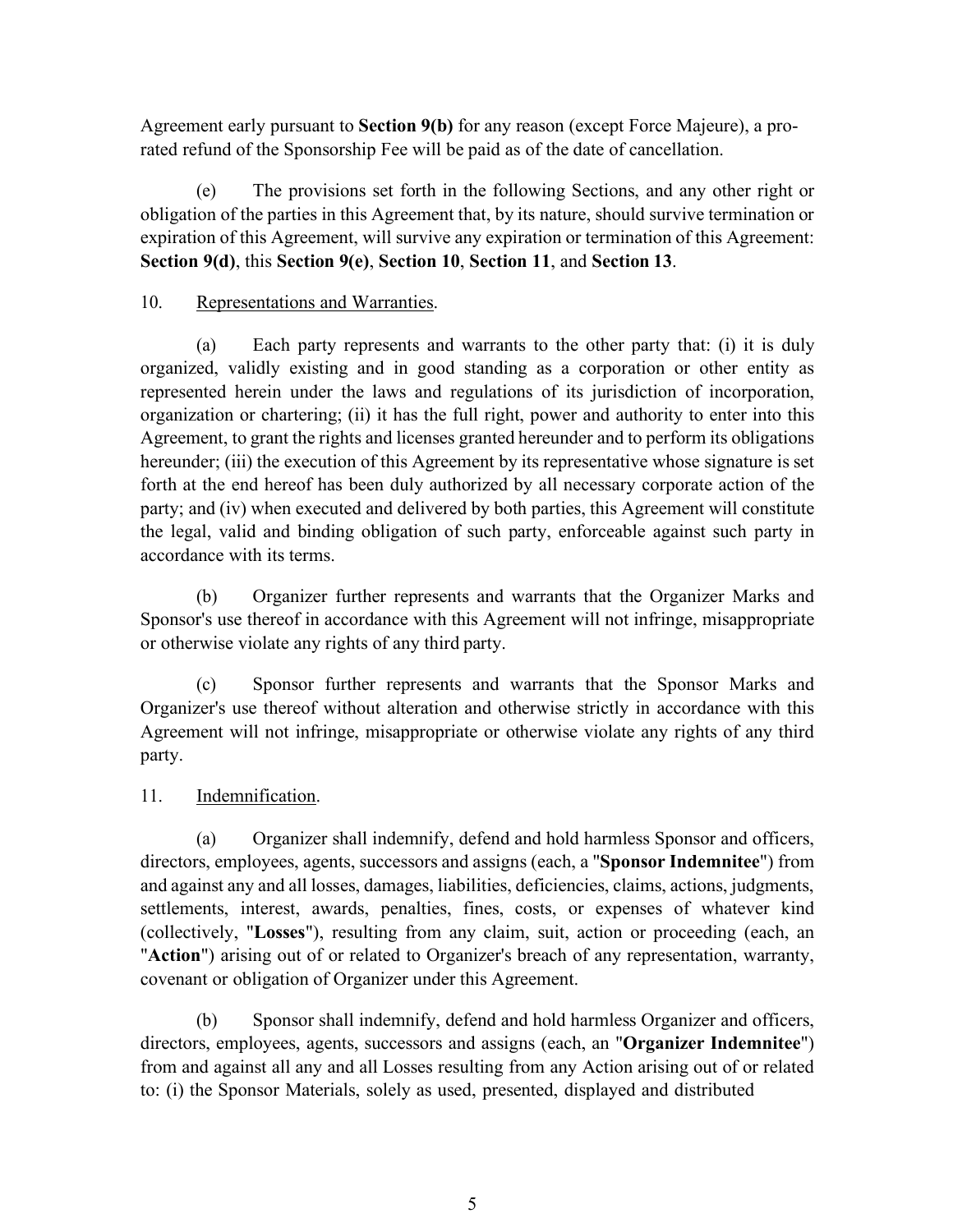without alteration and otherwise in strict compliance with this Agreement or (ii) Sponsor's breach of any representation, warranty, covenant or obligation of Sponsor under this Agreement.

12. Force Majeure. Neither party will be liable or responsible to the other party, or be deemed to have defaulted under or breached this Agreement, for any failure or delay in fulfilling or performing any term of this Agreement, when and to the extent such failure or delay is caused by any: (i) acts of God; (ii) flood, fire or explosion; (iii) war, terrorism, invasion, riot or other civil unrest; (iv) embargoes or blockades in effect on or after the date of this Agreement; (v) national or regional emergency; (vi) strikes, labor stoppages or slowdowns or other industrial disturbances; (vii) passage of law or governmental order, rule, regulation or direction, or any action taken by a governmental or public authority, including but not limited to imposing an embargo, export or import restriction, quota or other restriction or prohibition; or (viii) national or regional shortage of adequate power or telecommunications or transportation facilities (each of the foregoing, a "**Force Majeure**"), in each case, provided that (A) such event is outside the reasonable control of the affected party; (B) the affected party provides prompt notice to the other party, stating the period of time the occurrence is expected to continue; and (C) the affected party uses diligent efforts to end the failure or delay and minimize the effects of such Force Majeure.

#### 13. General.

(a) Upon a party's reasonable request, the other party shall, at the requesting party's sole cost and expense, execute and deliver all such documents and instruments, and take all such further actions, necessary to give full effect to this Agreement.

(b) The relationship between the parties is that of independent contractors. Nothing contained in this Agreement shall be construed as creating any agency, partnership, joint venture or other form of joint enterprise, employment or fiduciary relationship between the parties, and neither party shall have authority to contract for or bind the other party in any manner whatsoever.

(c) Sponsor shall not issue or release any announcement, statement, press release or other publicity or marketing materials relating to this Agreement or use Organizer's Marks except as expressly permitted under this Agreement or with the prior written consent of the Organizer.

(d) All notices, requests, consents, claims, demands, waivers and other communications hereunder must be in writing and addressed to the parties as follows (or as otherwise specified by a party in a notice given in accordance with this **Section 13(d)**): If to

Sponsor: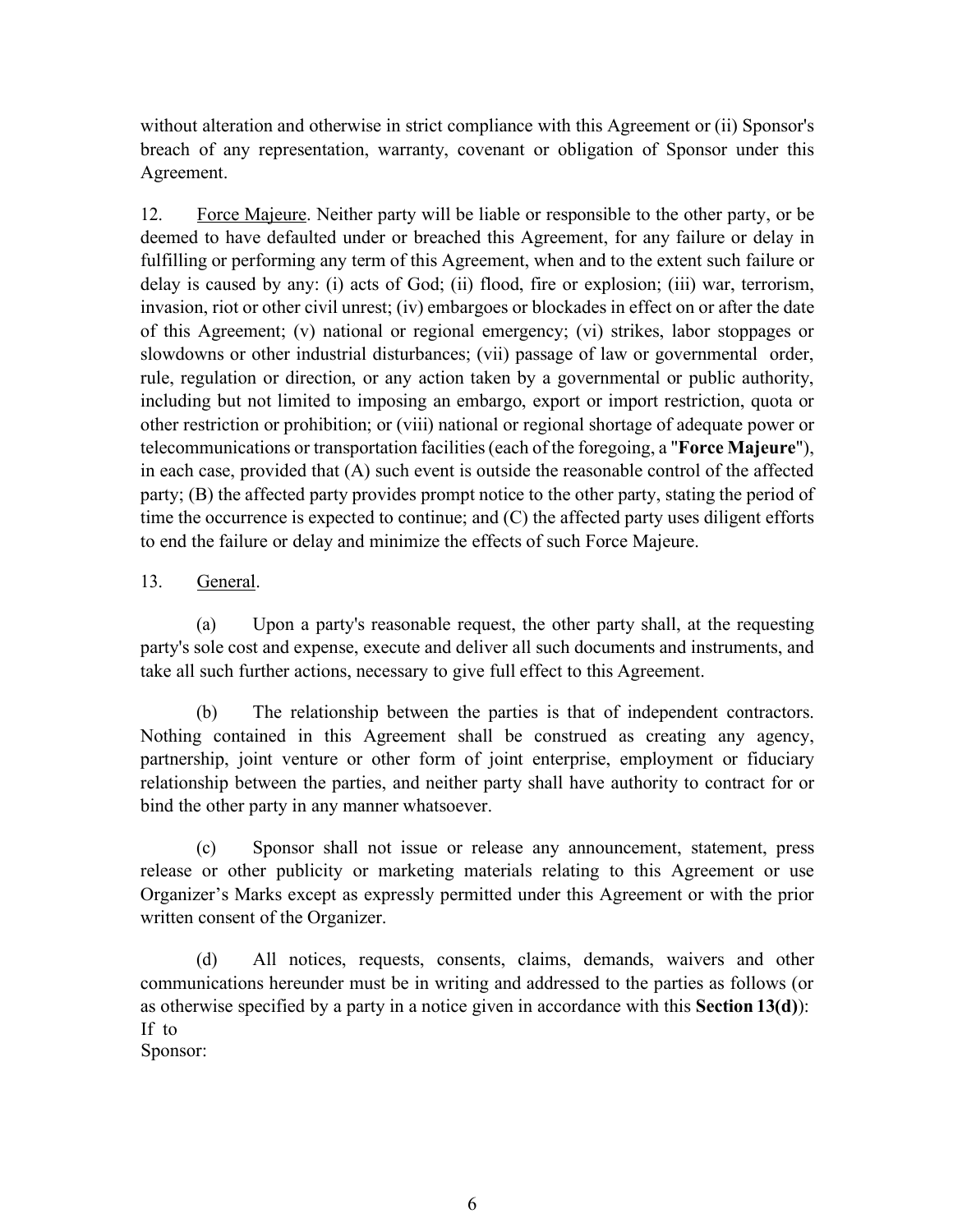| If to<br>Organizer: | Facsimile:                                                         |                  |
|---------------------|--------------------------------------------------------------------|------------------|
|                     | $[E$ -mail:                                                        |                  |
|                     | Attention:                                                         |                  |
|                     | 9720 Wilshire Blvd, 6 <sup>th</sup> Floor, Beverly Hills, CA 90212 |                  |
|                     | Facsimile:                                                         | $(703)$ 750-7400 |
|                     | E-mail:                                                            | caquino@mco.com  |
|                     | Attention:                                                         | Christine Aquino |

Notices sent in accordance with this **Section 13(d)** will be deemed effectively given: (a) when received, if delivered by hand, with signed confirmation of receipt; (b) when received, if sent by a nationally recognized overnight courier, signature required; (c) when sent, if by facsimile or e-mail, (in each case, with confirmation of transmission), if sent during the addressee's normal business hours, and on the next business day, if sent after the addressee's normal business hours; and (d) on the 3 day after the date mailed by certified or registered mail, return receipt requested, postage prepaid.

(e) For purposes of this Agreement, (a) the words "include," "includes" and "including" are deemed to be followed by the words "without limitation"; (b) the word "or" is not exclusive; (c) the words "herein," "hereof," "hereby," "hereto" and "hereunder" refer to this Agreement as a whole; (d) words denoting the singular have a comparable meaning when used in the plural, and vice-versa; and (e) words denoting any gender include all genders. Unless the context otherwise requires, references in this Agreement: (x) to sections, exhibits, schedules, attachments and appendices mean the sections of, and exhibits, schedules, attachments and appendices attached to, this Agreement; (y) to an agreement, instrument or other document means such agreement, instrument or other document as amended, supplemented and modified from time to time to the extent permitted by the provisions thereof; and (z) to a statute means such statute as amended from time to time and includes any successor legislation thereto and any regulations promulgated thereunder. The parties intend this Agreement to be construed without regard to any presumption or rule requiring construction or interpretation against the party drafting an instrument or causing any instrument to be drafted. The exhibits, schedules, attachments and appendices referred to herein are an integral part of this Agreement to the same extent as if they were set forth verbatim herein.

(f) The headings in this Agreement are for reference only and do not affect the interpretation of this Agreement.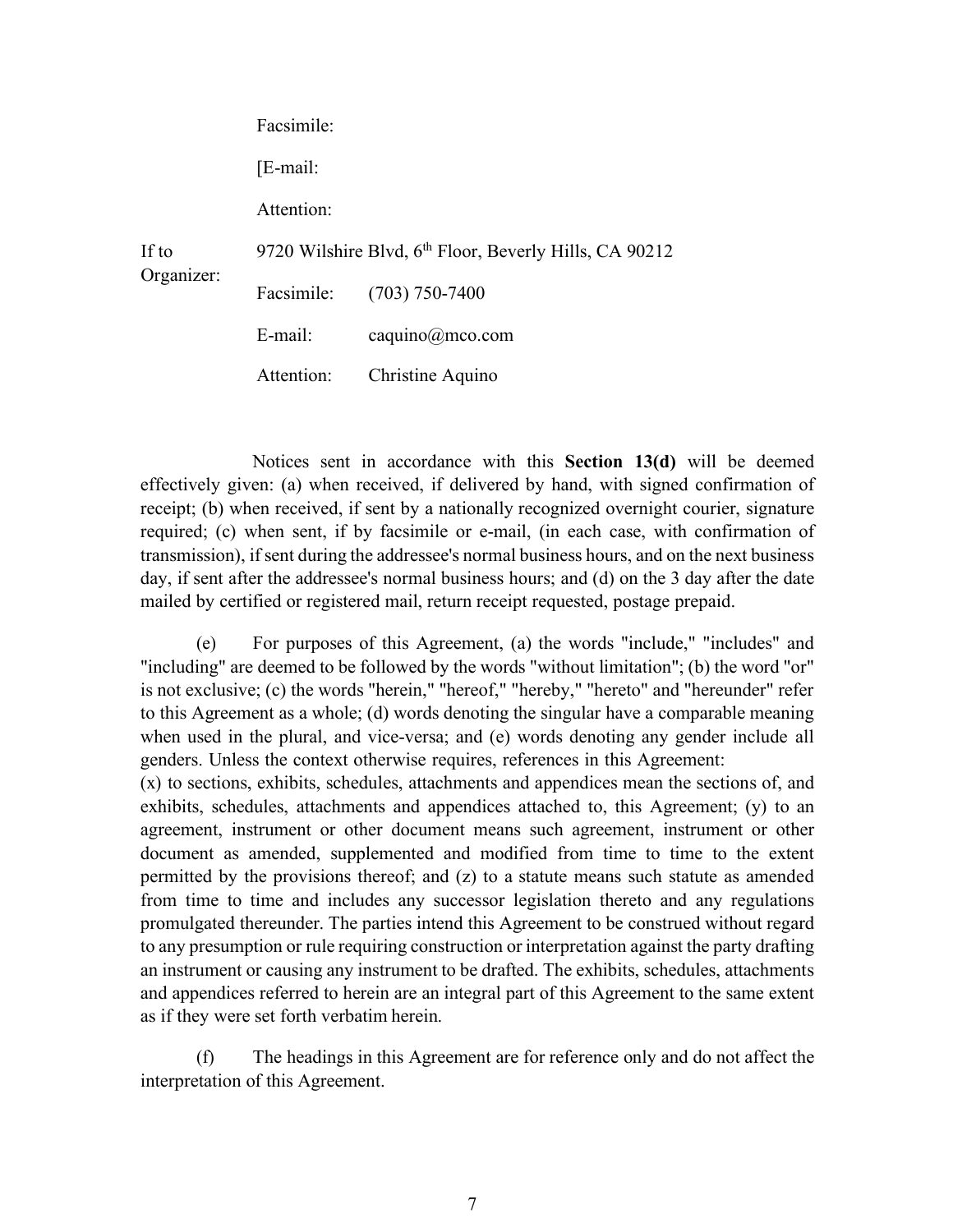(g) This Agreement constitutes the entire agreement of the parties with respect to the subject matter contained herein, and supersedes all prior and contemporaneous understandings, agreements, representations and warranties, both written and oral, with respect to such subject matter.

(h) Neither party may assign or otherwise transfer any of its rights, or delegate or otherwise transfer any of its obligations or performance, under this Agreement, in each case whether voluntarily, involuntarily, by operation of law or otherwise, without the other party's prior written consent, which consent such other party shall not unreasonably withhold or delay/may give or withhold in its sole discretion, provided, however, that Organizer may assign or otherwise transfer all or any of its rights, and delegate or otherwise transfer all or any of its obligations or performance, under this Agreement without Sponsor's consent to the successor to all or substantially all of its business to which this Agreement relates. No delegation or other transfer will relieve the delegating or transferring party any of its obligations or performance under this Agreement. Any purported assignment, delegation or transfer in violation of this **Section 13(h)** is void. This Agreement is binding upon and inures to the benefit of the parties hereto and their respective permitted successors and assigns.

(i) This Agreement is for the sole benefit of the parties hereto and their respective permitted successors and permitted assigns and nothing herein, express or implied, is intended to or shall confer upon any other Person any legal or equitable right, benefit or remedy of any nature whatsoever, under or by reason of this Agreement.

(j) No amendment to or modification of or rescission, termination or discharge of this Agreement is effective unless it is in writing, identified as an amendment to or rescission, termination or discharge of this Agreement and signed by an authorized representative of each party. No waiver by any party of any of the provisions hereof shall be effective unless explicitly set forth in writing and signed by the party so waiving. Except as otherwise set forth in this Agreement, no failure to exercise, or delay in exercising, any rights, remedy, power or privilege arising from this Agreement shall operate or be construed as a waiver thereof; nor shall any single or partial exercise of any right, remedy, power or privilege hereunder preclude any other or further exercise thereof or the exercise of any other right, remedy, power or privilege.

(k) If any provision of this Agreement is invalid, illegal or unenforceable in any jurisdiction, such invalidity, illegality or unenforceability shall not affect any other term or provision of this Agreement or invalidate or render unenforceable such term or provision in any other jurisdiction. Upon such determination that any term or other provision is invalid, illegal or unenforceable, the parties hereto shall negotiate in good faith to modify this Agreement so as to effect the original intent of the parties as closely as possible in a mutually acceptable manner in order that the transactions contemplated hereby be consummated as originally contemplated to the greatest extent possible.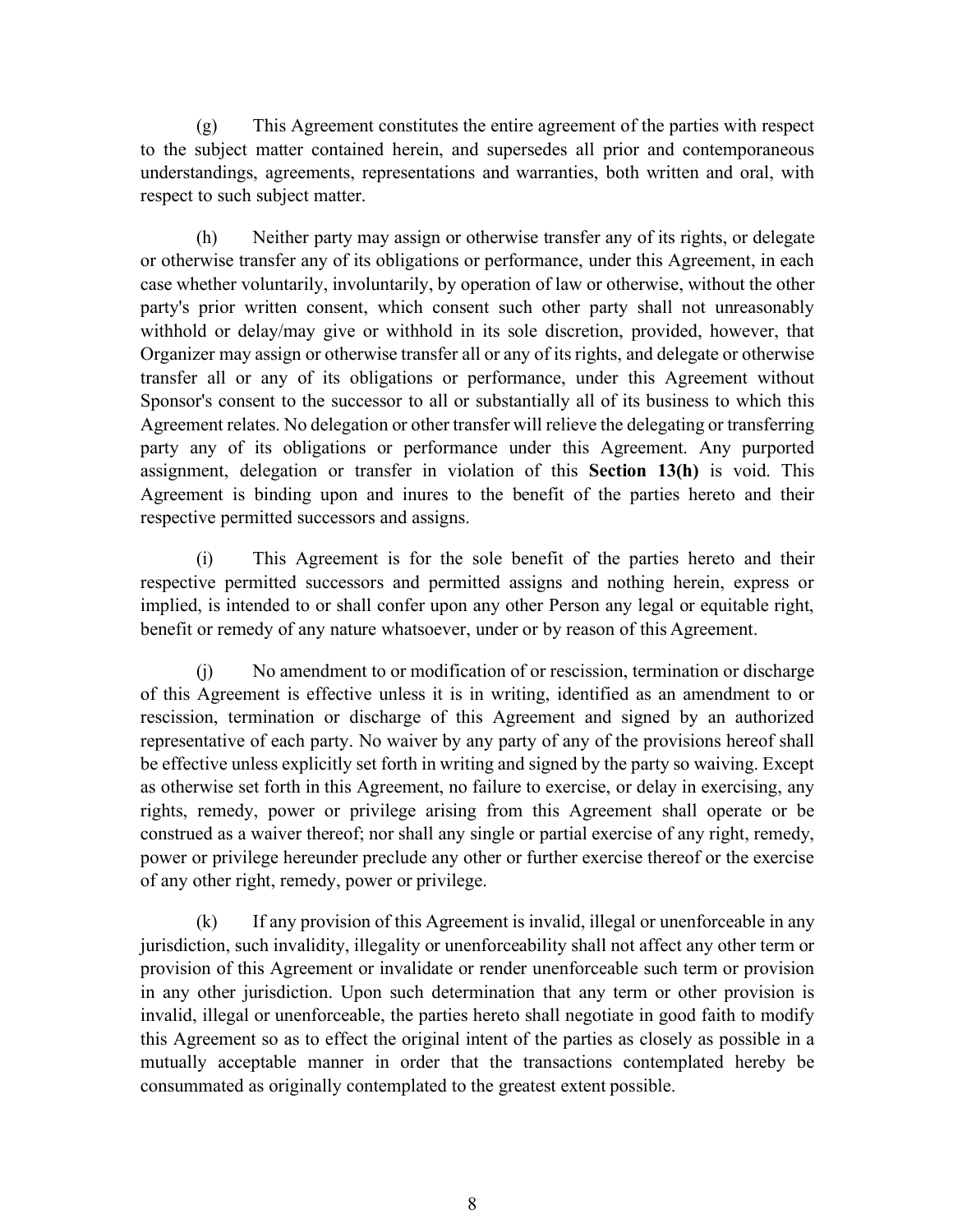(l) This Agreement is governed by and construed in accordance with the internal laws of the State of Delaware without giving effect to any choice or conflict of law provision or rule that would require or permit the application of the laws of any jurisdiction other than those of the State of Delaware. Any legal suit, action or proceeding arising out of or related to this Agreement or the licenses granted hereunder shall be instituted exclusively in the courts of the State of Delaware, and each party irrevocably submits to the exclusive jurisdiction of such courts in any such suit, action or proceeding. Service of process, summons, notice or other document by mail to such party's address set forth herein shall be effective service of process for any suit, action or other proceeding brought in any such court.

(m) Each party irrevocably and unconditionally waives any right it may have to a trial by jury in respect of any legal action arising out of or relating to this Agreement or the transactions contemplated hereby.

(n) This Agreement may be executed in counterparts, each of which is deemed an original, but all of which together are deemed to be one and the same agreement. A signed copy of this Agreement delivered by facsimile, e-mail or other means of electronic transmission is deemed to have the same legal effect as delivery of an original signed copy of this Agreement.

# [SIGNATURE PAGE FOLLOWS]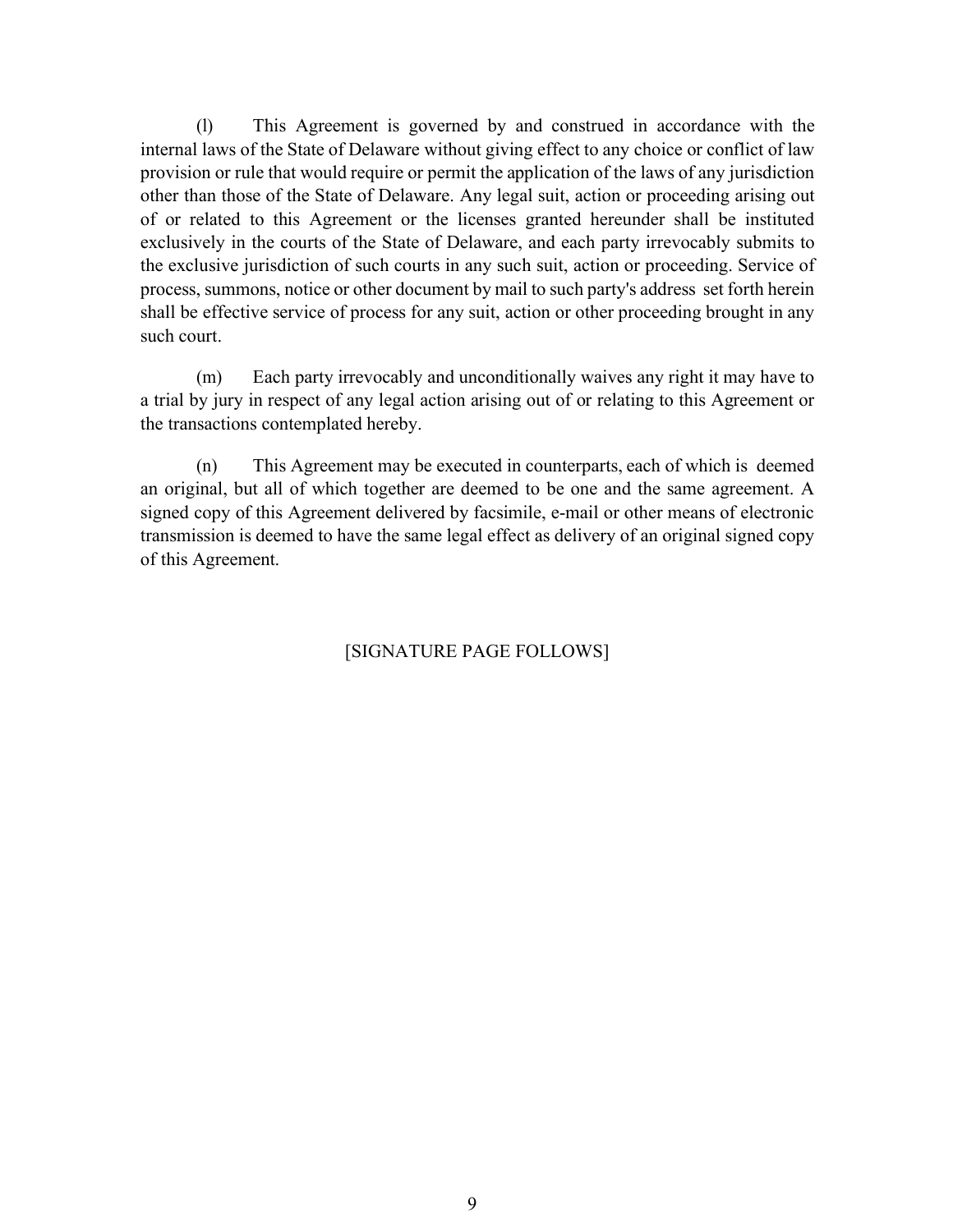IN WITNESS WHEREOF, the parties hereto have executed this Agreement as of the date first above written.

Military Charity Organization

By

Name: David Steinhafel Title: Treasurer & Director

The Fisher House Foundation

 $By$ 

Name: Brian G. Gawne Title: VP for Community Relations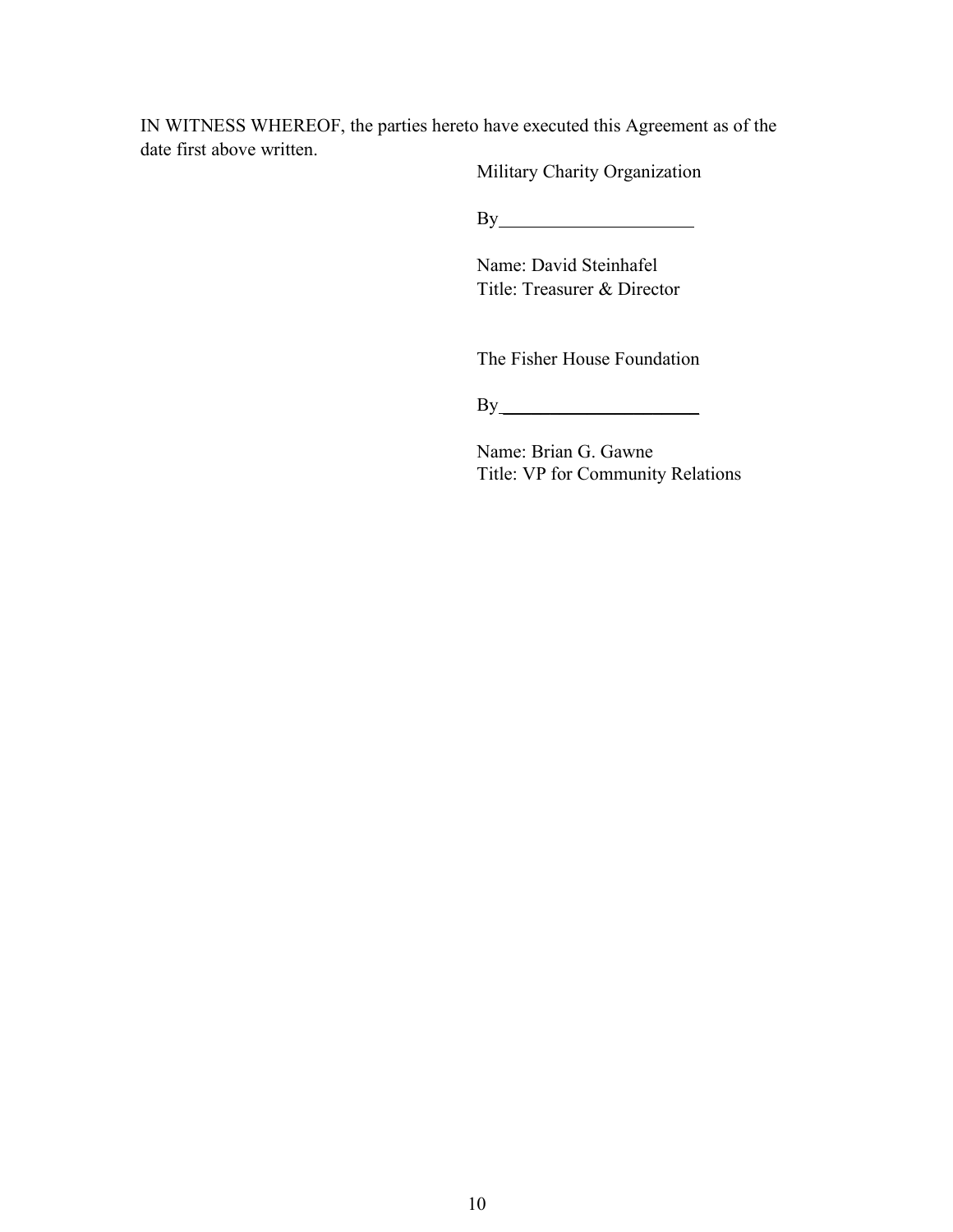#### **SCHEDULE A**

## **EVENT**

"Service Members of the Year" ("**SMoY**") Awards (the "**Program**") is the primary program of Military Charity Organization. It was previously produced by Military Times.

SMoY PROGRAM. The SMoY Program begins with the MT publications' readership nominations and culminates with a reception near Capitol Hill where the award winners are acknowledged as "everyday heroes" among the outstanding service members from each of the armed services.

The SMoY Program includes five awards:

- "Soldier of the Year"
- "Airman of the Year"
- "Sailor of the Year"
- "Coast Guardsman of the Year"
- "Marine of the Year"

Military Charity Organization will provide the judging, coordination, production, and promotion of the awards program. The final decision on award recognitions is made solely by the Organizer staff and advisory board, utilizing nominations and verification input secured from the Organization's due diligence vetting of potential winners.

An awards reception and ceremony, hosted by Organizer, will take place near Capitol Hill in Washington, D.C. Military Charity Organization will have sole responsibility for production of the event and will direct all associated activities and event staff. The awards reception and ceremony event are projected to take place on July 10, 2019. Military Charity Organization will coordinate and prepare the event agenda.